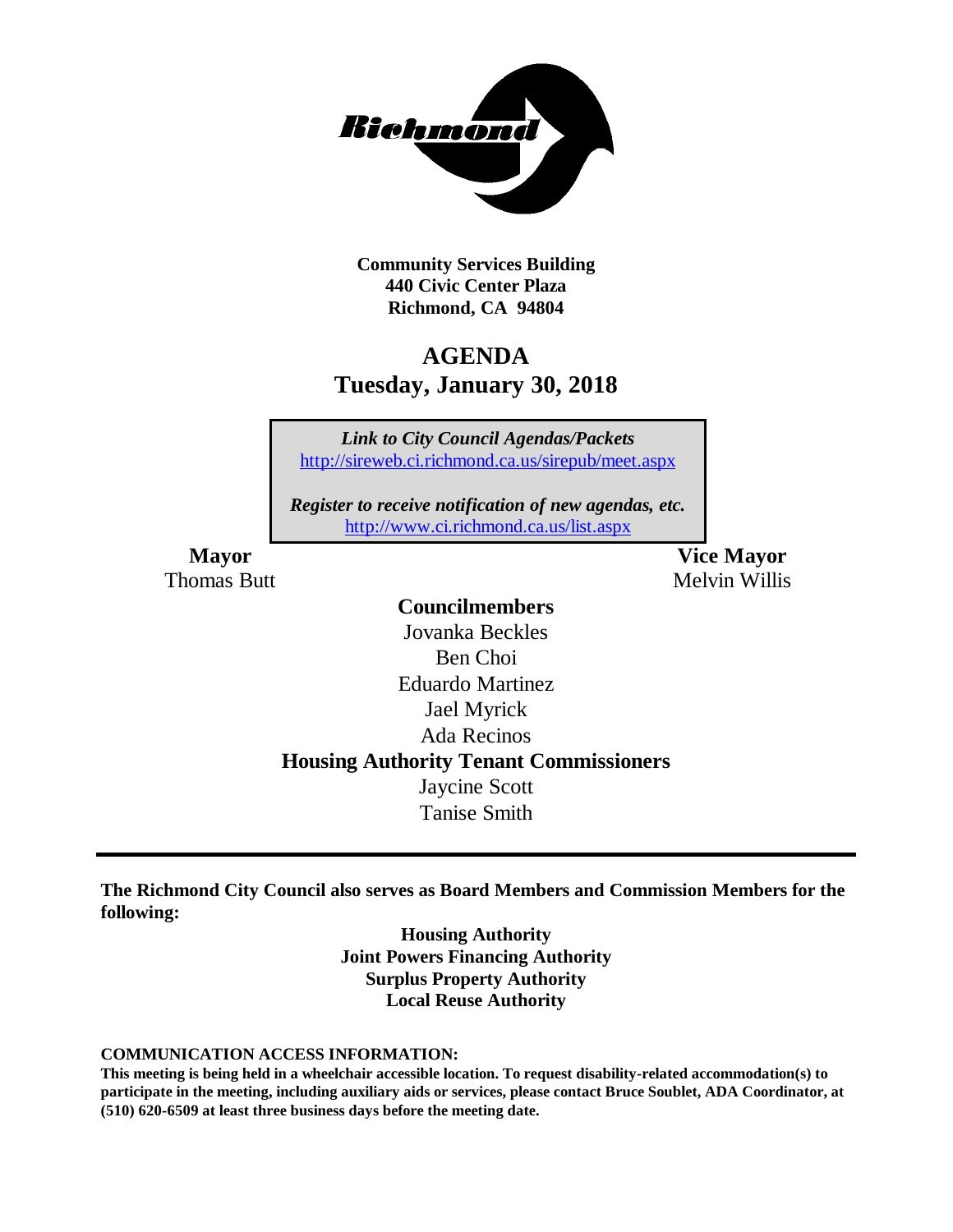# **MEETING PROCEDURES**

The City of Richmond encourages community participation at its City Council meetings and has established procedures that are intended to accommodate public input in a timely and time-sensitive way. As a courtesy to all members of the public who wish to participate in City Council meetings, please observe the following procedures:

**PUBLIC COMMENT ON AGENDA ITEMS:** Anyone who desires to address the City Council on items appearing on the agenda must complete and file a pink speaker's card with the City Clerk **prior** to the City Council's consideration of the item. Once the City Clerk has announced the item, no person shall be permitted to speak on the item other than those persons who have submitted their names to the City Clerk. Your name will be called when the item is announced for discussion. **Each speaker will be allowed up to TWO (2) MINUTES to address the City Council on NON-PUBLIC HEARING items listed on the agenda. Speakers are allowed up to THREE (3) minutes on PUBLIC HEARING items.**

**OPEN FORUM FOR PUBLIC COMMENT:** Individuals who would like to address the City Council on matters not listed on the agenda or on items remaining on the consent calendar may do so under Open Forum. All speakers must complete and file a pink speaker's card with the City Clerk **prior** to the commencement of Open Forum. The amount of time allotted to individual speakers shall be determined based on the number of persons requesting to speak during this item. **The time allocation for each speaker will be as follows:** 15 or fewer speakers, a maximum of 2 minutes; 16 to 24 speakers, a maximum of 1 and one-half minutes; and 25 or more speakers, a maximum of 1 minute.

#### **SPEAKERS ARE REQUESTED TO OCCUPY THE RESERVED SEATS IN THE FRONT ROW BEHIND THE SPEAKER'S PODIUM AS THEIR NAME IS ANNOUNCED BY THE CITY CLERK.**

**CONSENT CALENDAR:** Consent Calendar items are considered routine and will be enacted, approved or adopted by one motion unless a request for removal for discussion or explanation is received from the audience or the City Council. A member of the audience requesting to remove an item from the consent calendar must first complete a speaker's card and file the card with the City Clerk **prior** to the City Council's consideration of Agenda Review. Councilmembers who request to remove an item from the consent calendar must do so during Agenda Review. An item removed from the Consent Calendar may be placed anywhere on the agenda following the City Council's agenda review.

**CONDUCT AT MEETINGS:** Richmond City Council meetings are limited public forums during which the City strives to provide an open, safe atmosphere and promote robust public debate. Members of the public, however, must comply with state law, as well as the City's laws and procedures and may not actually disrupt the orderly conduct of these meetings. The public, for example, may not shout or use amplifying devices, must submit comment cards and speak during their allotted time, may not create a physical disturbance, may not speak on matters unrelated to issues within the jurisdiction of the City Council or the agenda item at hand, and may not cause immediate threats to public safety.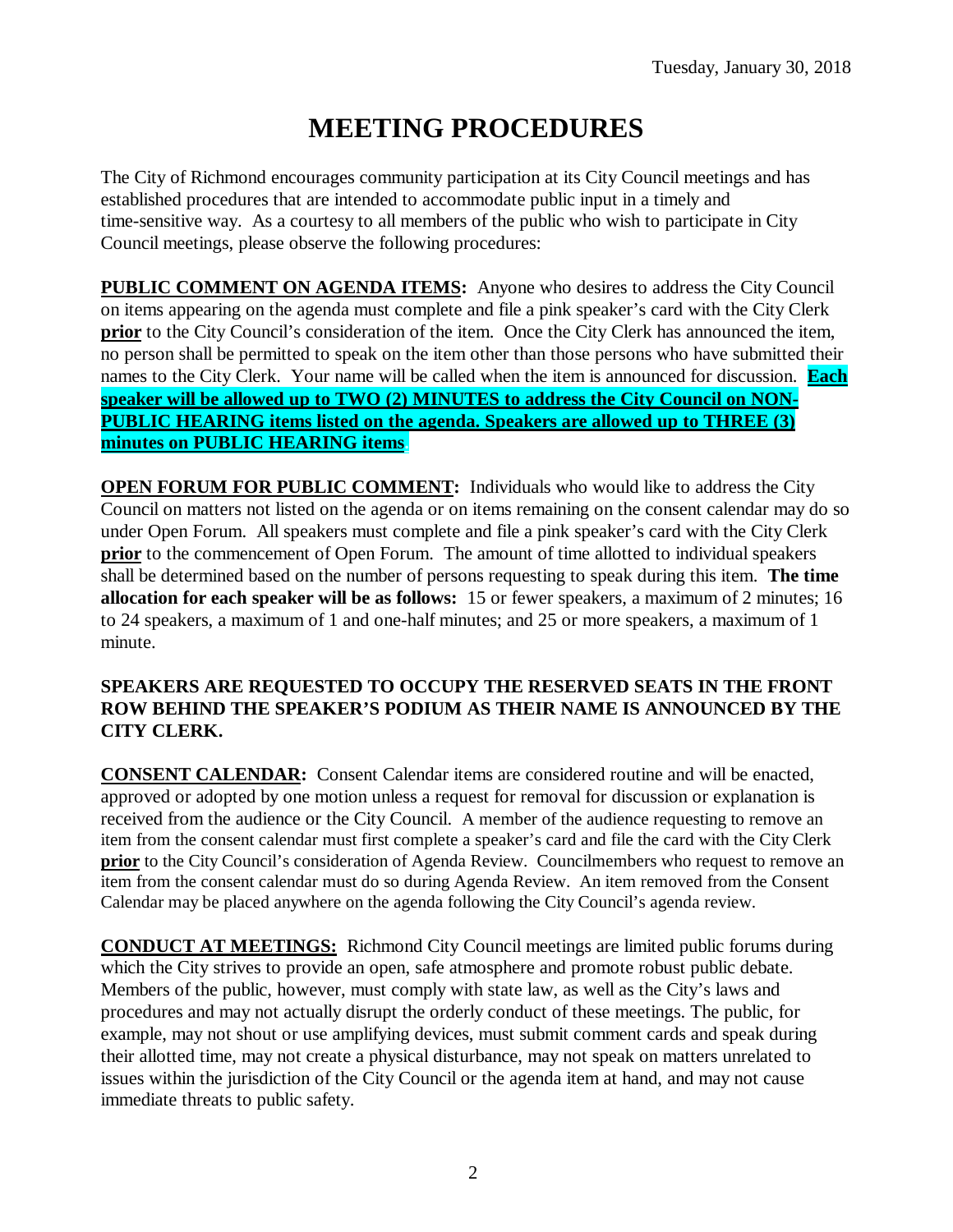**CITY HARASSMENT POLICY:** The City invites public comment and critique about its operations, including comment about the performance of its public officials and employees, at the public meetings of the City Council and boards and commissions. However, discriminatory or harassing comments about or in the presence of City employees, even comments by third parties, may create a hostile work environment, if severe or pervasive. The City prohibits harassment against an applicant, employee, or contractor on the basis of race, religious creed, color, national origin, ancestry, physical disability, medical condition, mental disability, marital status, sex (including pregnancy, childbirth, and related medical conditions), sexual orientation, gender identity, age or veteran status, or any other characteristic protected by federal, state or local law. In order to acknowledge the public's right to comment on City operations at public meetings, which could include comments that violate the City's harassment policy if such comments do not cause an actual disruption under the Council Rules and Procedures, while taking reasonable steps to protect City employees from discrimination and harassment, City Boards and Commissions shall adhere to the following procedures. If any person makes a harassing remark at a public meeting that violates the above City policy prohibiting harassment, the presiding officer of the meeting may, at the conclusion of the speaker's remarks and allotted time: (a) remind the public that the City's Policy Regarding Harassment of its Employees is contained in the written posted agenda; and (b) state that comments in violation of City policy are not condoned by the City and will play no role in City decisions. If any person makes a harassing remark at a public meeting that violates the above City policy, any City employee in the room who is offended by remarks violating the City's policy is excused from attendance at the meeting. No City employee is compelled to remain in attendance where it appears likely that speakers will make further harassing comments. If an employee leaves a City meeting for this reason, the presiding officer may send a designee to notify any offended employee who has left the meeting when those comments are likely concluded so that the employee may return to the meeting. The presiding officer may remind an employee or any council or board or commission member that he or she may leave the meeting if a remark violating the City's harassment policy is made. These procedures supplement the Council Rules and Procedures relating to disruption of orderly conduct at Council meetings.

Any law enforcement officer on duty or whose service is commanded by the presiding officer shall be Sergeant-at-Arms of the Council meetings. He/she, or they, shall carry out all orders and instructions given by the presiding officer for the purpose of maintaining order and decorum at the Council meetings (City Council Rules of Procedure and Order Section III F, RMC Section 2.12.030).

**\*\*\*\*\*\*\*\*\*\*\*\*\*\*\*\*\*\*\*\*\*\*\*\*\*\*\*\*\*\*\*\*\*\*\*\*\*\*\*\*\*\*\*\*\*\*\*\*\*\*\*\*\*\*\*\*\*\***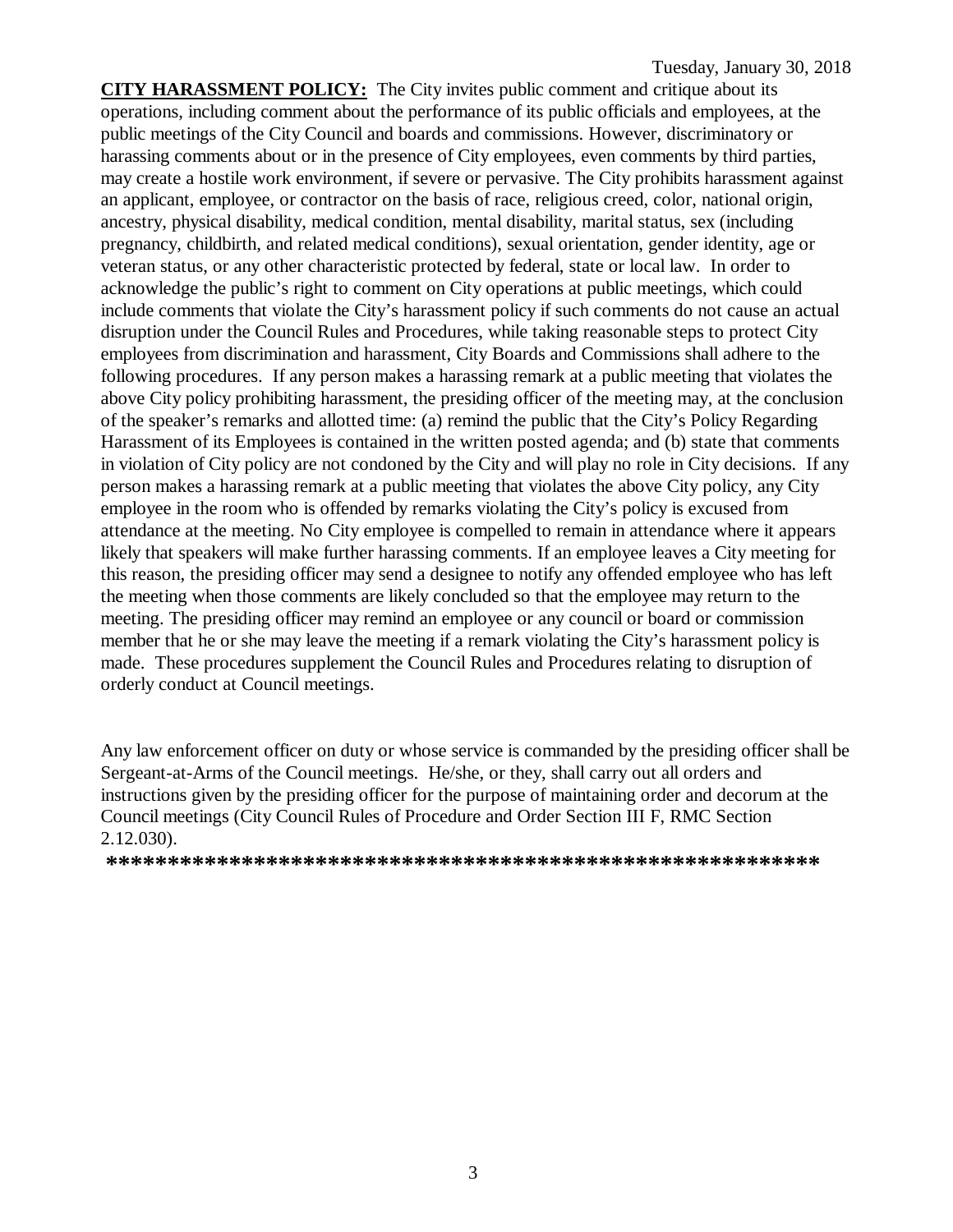# **OPEN SESSION TO HEAR PUBLIC COMMENT BEFORE CLOSED SESSION**

5:00 p.m.

### **A. ROLL CALL**

#### **B. PUBLIC COMMENT BEFORE CLOSED SESSION**

#### **C. ADJOURN TO CLOSED SESSION**

### **CLOSED SESSION**

Shimada Room of the Community Services Building

#### **CITY COUNCIL**

CONFERENCE WITH LEGAL COUNSEL - EXISTING LITIGATION (Subdivision [a] of Government Code Section 54956.9):

Upstream vs. City of Richmond

CONFERENCE WITH REAL PROPERTY NEGOTIATOR (Government Code Section 54956.8):

Property: Port of Richmond General Warehouse Agency negotiators: Bill Lindsay and Jim Matzorkis Negotiating party: Richmond Grown Under negotiation: Price and terms of payment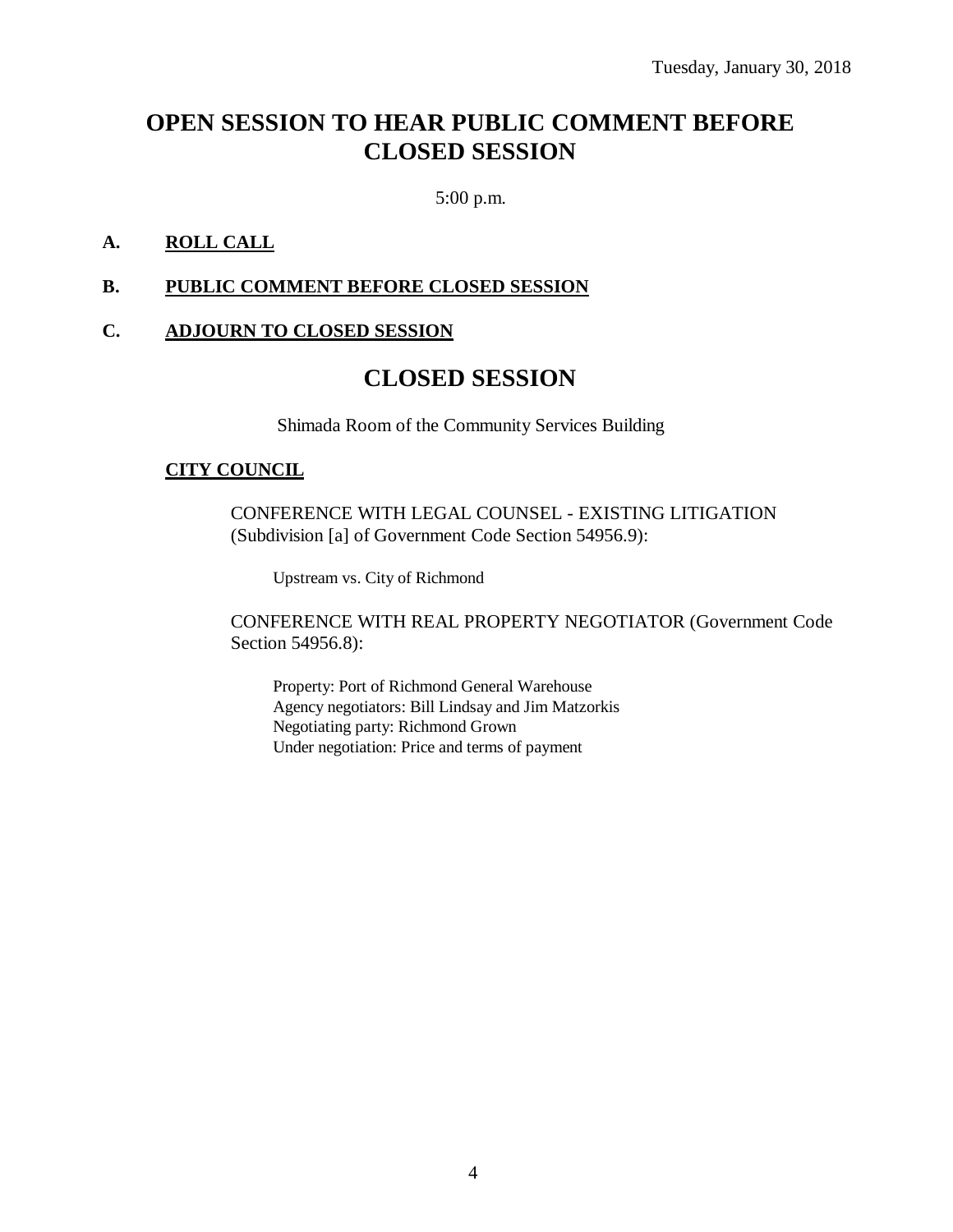### **REGULAR MEETING OF THE RICHMOND CITY COUNCIL**

6:30 p.m.

### **A. PLEDGE TO THE FLAG**

- **B. ROLL CALL**
- **C. STATEMENT OF CONFLICT OF INTEREST**
- **D. AGENDA REVIEW**

#### **E. PRESENTATIONS, PROCLAMATIONS, AND COMMENDATIONS**

- **E-1.** PROCLAMATION declaring February 2018 as Black History Month in the City of Richmond - Office of the Mayor (Mayor Tom Butt 620-6503).
- **E-2.** ANNOUNCE recent resignations from City of Richmond Boards, Commissions and Committees; ANNOUNCE vacancies on City of Richmond Boards, Commissions, and Committees as of January 30, 2018, and ask that interested individuals send applications to the City Clerk - Office of the Mayor (Mayor Tom Butt 620-6503).

#### **F. REPORT FROM THE CITY ATTORNEY OF FINAL DECISIONS MADE DURING CLOSED SESSION**

#### **G. REPORT FROM THE CITY MANAGER**

#### **H. OPEN FORUM FOR PUBLIC COMMENT**

#### **I. CITY COUNCIL CONSENT CALENDAR**

- **I-1.** APPROVE actions to update the Citizens Police Review Commission; APPOINT Demnlus Johnson III, new appointment, seat #2, term expiration November 1, 2020 - Office of the Mayor (Mayor Tom Butt 620-6503).
- **I-2.** APPROVE actions to update the Personnel Board; APPOINT Mindy Pines, seat #2, term expiration September 11, 2022 - Office of the Mayor (Mayor Tom Butt 620-6503).
- **I-3.** APPROVE the minutes of the regular December 19, 2017, and January 16, 2018, Richmond City Council meetings - City Clerk's Office (Pamela Christian 620- 6513).